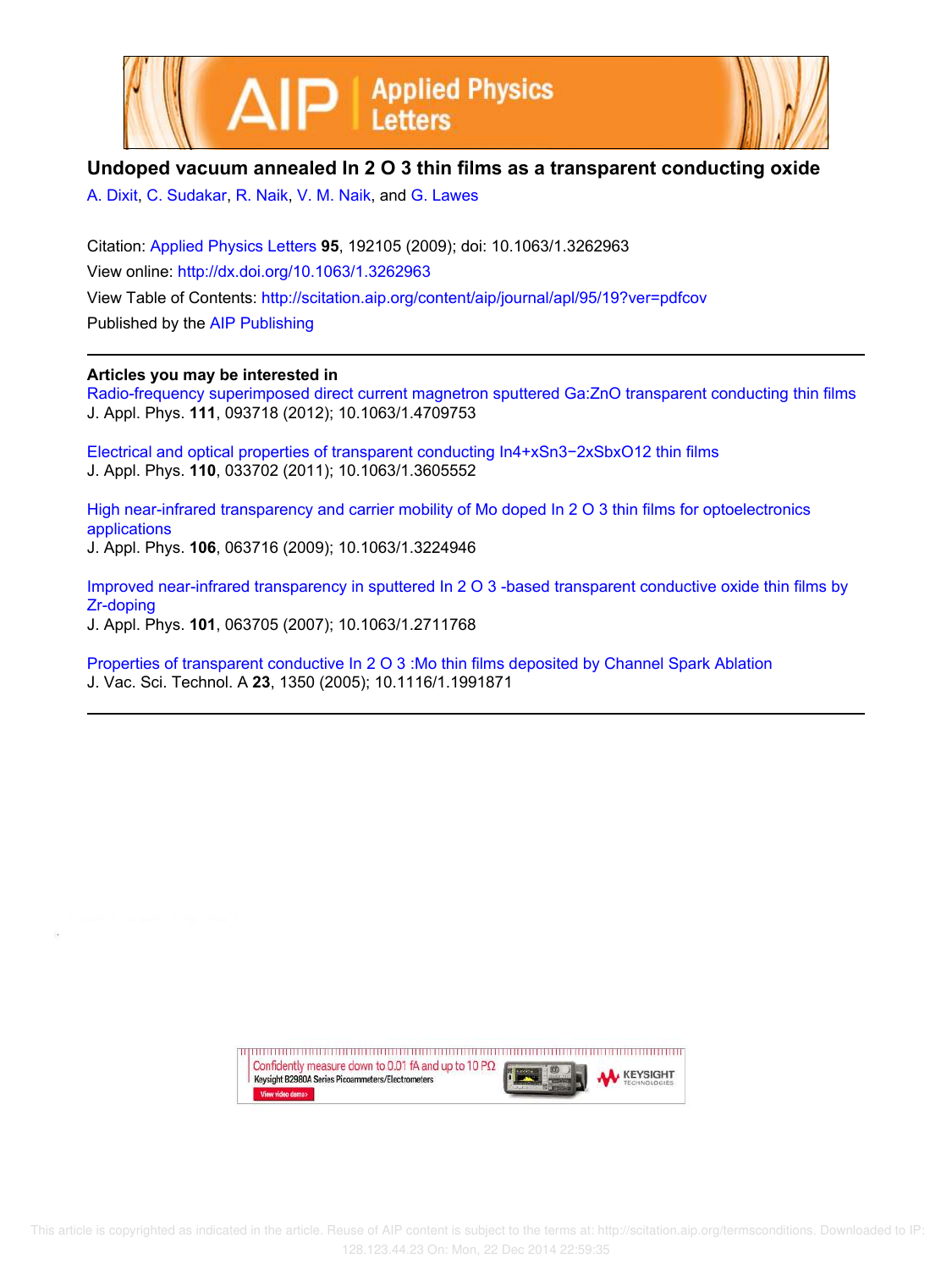## **Undoped vacuum annealed In2O<sup>3</sup> thin films as a transparent conducting oxide**

A. Dixit, $^{1}$  C. Sudakar, $^{1}$  R. Naik, $^{1}$  V. M. Naik, $^{2}$  and G. Lawes $^{1,\text{a)}}$ 

<sup>1</sup>*Department of Physics and Astronomy, Wayne State University, Detroit, Michigan 48201, USA* <sup>2</sup>*Department of Natural Sciences, University of Michigan–Dearborn, Dearborn, Michigan 48128, USA*

Received 22 September 2009; accepted 21 October 2009; published online 10 November 2009-

We have investigated the structural, optical, and electrical properties of both as-grown and vacuum annealed In<sub>2</sub>O<sub>3</sub> thin films. In contrast to the insulating as-prepared samples, vacuum annealed In<sub>2</sub>O<sub>3</sub> films exhibit a metallic electrical conductivity with increased carrier concentration and mobility. We attribute the excess carriers to an oxygen deficiency introduced during vacuum annealing. Remarkably, these carrier densities seem to be stable under ambient conditions for at least two years. Optical spectroscopy measurements show a large optical transparency, greater than 80%, for both the as-prepared and vacuum annealed  $In_2O_3$  films.  $\odot$  2009 American Institute of Physics. [doi:10.1063/1.3262963]

Transparent conducting oxides (TCO) combine the properties of high optical transparency at visible wavelengths with high electrical conductivity. These materials are important for many optoelectronic applications including photovoltaic and photoelectrochemical devices, liquid crystal displays and light emitting diodes.<sup>1</sup> These materials should have a wide bandgap, above roughly 3 eV to avoid optical excitations in the visible wavelengths, but also a high electrical conductivity. The coexistence of these two contraindicated material properties has been identified in a number of metal oxides including  $ZnO<sub>1</sub><sup>2</sup>$  CdO<sub>1</sub><sup>3</sup> SnO<sub>2</sub><sup>4</sup> and In<sub>2</sub>O<sub>3</sub><sup>3</sup> A high electrical conductivity in these metal oxides is usually produced by doping higher valence cations, which act as donor source for excess electrons, resulting in n-type conduction. Among the most common n-type TCOs used for solar cells and various optoelectronic applications are Al doped  $ZnO<sub>1</sub><sup>5</sup>$  F doped  $\text{SnO}_2$ <sup>6</sup> and Sn doped  $\text{In}_2\text{O}_3$ <sup>7</sup>

Among various metal oxides, indium oxide based TCOs typically show the lowest resistivity.<sup>8</sup> There remains some debate on the value of bandgap of  $In_2O_3$ . Early studies found a direct optical bandgap of  $\sim$ 3.75 eV with an onset of indirect phonon assisted transitions starting at  $\sim$  2.6 eV. More recent theoretical<sup>9</sup> and x-ray photoelectron spectroscopy studies show that band-edge transitions in  $In_2O_3$  are forbidden because of the even parity for states at both the top of valence band and the bottom of conduction band, which prohibits dipole transitions. These studies also proposed a strong optical transition from 0.8 eV below the top of the valence band to the conduction band. These theoretical studies coupled with recent optical measurements on high quality epitaxial indium oxide thin films $10$  suggest a lower intrinsic direct bandgap value  $\sim$  2.6 eV in contrast to previously accepted value  $\sim$ 3.75 eV.

This proposed small bandgap for indium oxide may play a critical role in establishing the performance of  $In_2O_3$  as a TCO. It has been argued that surface charges pin the Fermi level of  $In_2O_3$  0.4 eV above the minimum of the conduction band, which accounts for the coexisting large carrier concentration with large optical bandgap and may also explain the tendency for  $In_2O_3$  to express n-type conductivity.<sup>11</sup> It is also

suggested that doped  $In_2O_3$  can support a high carrier density without forming compensating acceptor defects, even for large dopant concentrations.<sup>12</sup> This may explain why  $In_2O_3$ has more stable, higher electrical conductivity than other undoped/doped oxides. Previous studies on Sn doped and undoped  $In_2O_3$  annealed under a variety of conditions show that this system can often develop significant electrical conductivity while remaining optically transparent.<sup>13</sup> In contrast, conducting ZnO thin films do not exhibit long term electrical stability because of the chemisorption of oxygen at grain boundaries.<sup>14,15</sup> This oxygen forms localized extrinsic trap states at grain boundaries, trapping free electrons and creating local potential barriers, which result in a reduced conductivity and mobility. It has also been suggested recently that hydrogen may form shallow donor centers in  $In_2O_3$ , which can dramatically affect the conductivity in this system.<sup>16</sup>

To investigate indium oxide as a transparent conducting oxide, we deposited  $In_2O_3$  thin films on c-axis (0001) sapphire substrates by radio frequency (13.56 MHz) magnetron sputtering using a high purity  $(5 N)$  In metal target. These films were grown at T=475  $\pm$  5 °C with a forward rf power of 100 W. The total working pressure in the chamber was held at  $1.5 \times 10^{-2}$  Torr with an optimized ratio of high purity oxygen and argon as reactive and sputtering gases. The thickness of the films used in this study was  $\sim$  1  $\mu$ m. A cross sectional scanning electron micrograph of an as-grown (AG)  $In_2O_3$  film is shown in Fig. 1(a). To explore the possibility of using these films as a TCO material, we annealed the films under high vacuum with a base pressure less than  $10^{-6}$  Torr, at a temperature of 600 °C for 9 h to introduce oxygen vacancies. While shorter annealing times and different temperatures also resulted in an increase in conductivity, these conditions yielded the best electrical transport properties.

We plot x-ray diffraction (XRD) patterns for the AG and vacuum annealed (VA) samples in Figs.  $1(b)$  and  $1(c)$ . The diffraction peaks could be completely indexed to the cubic bixbyite  $In_2O_3$  structure, consistent with a polycrystalline film. The intense peaks at  $2\theta = 30.86^\circ$  and  $63.86^\circ$  in Figs.  $1(b)$  and  $1(c)$  correspond to the  $(222)$  and  $(444)$  reflections, suggesting the films are highly textured along the (222) orientation. However, the insets in Figs.  $1(b)$  and  $1(c)$ , which plot the data on a semilog plot, shows the additional  $In_2O_3$ 

This ar**0003-6951/2009/95(19)/192105/3/\$25.00**cle. Reuse of AIP conte**95.** 192105:16 the terms at: http://scitatio@2009.American.Instituteret.Physicsd to IP:

a)Electronic mail: glawes@wayne.edu.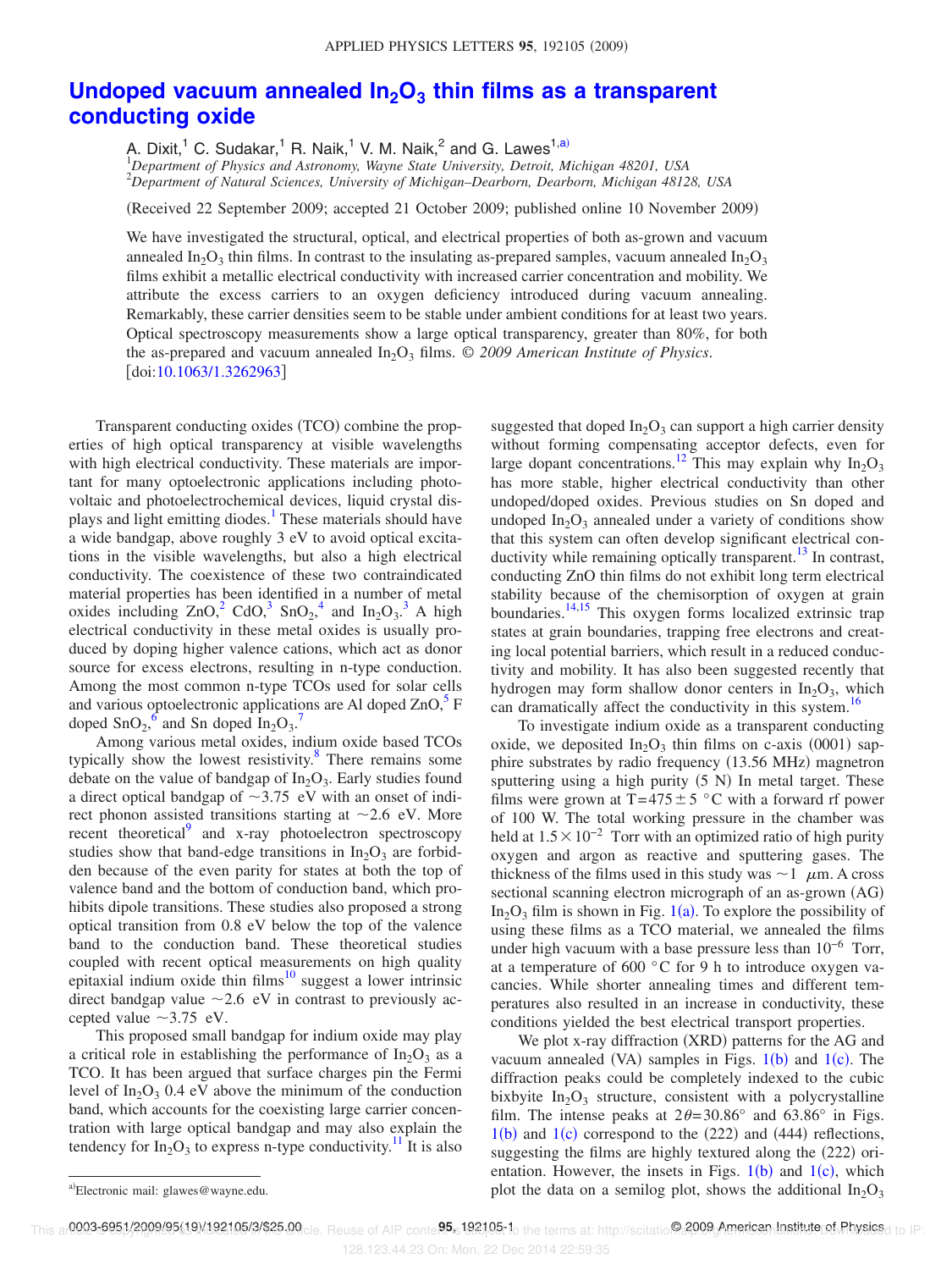

FIG. 1. (a) Cross-sectional SEM of an as-deposited  $In_2O_3$  film. (b) XRD for a vacuum annealed  $In_2O_3$  thin film and (c) XRD for an as-prepared  $In_2O_3$ thin film.

reflections, demonstrating the polycrystalline nature of the samples. The lattice parameter for both the AG and VA thin films is 10.069 Å, showing that the crystal structure is unaffected by vacuum annealing despite the oxygen deficiency. The Bragg peaks for the VA sample are likely to become sharper than those for the AG sample because the vacuum annealing is done at a higher temperature, which is likely to improve the crystallinity of the sample. We find no evidence for the formation of any secondary phase on vacuum annealing. The cross-sectional image in Fig.  $1(a)$  shows the (222) oriented columnar grains of  $In_2O_3$ .

We used optical spectroscopy to investigate the optical properties of these AG and VA  $In<sub>2</sub>O<sub>3</sub>$  films. We measured the optical transmittance and reflectance spectra from 175 to 3300 nm; the results of these transmission measurements are plotted in Fig.  $2(a)$ . Both films are transparent, having transmittance values of approximately 85% or higher. The spectrum for the vacuum annealed  $In_2O_3$  thin film show a sharp decrease in the low energy transmittance, indicating the onset of plasmon absorption at  $\sim 0.5$  eV. We calculated the absorption coefficient from these transmittance and reflectance data and plot the result in the form of  $(\alpha E)^2$  versus E in Fig.  $2(b)$ . We determined the optical absorption edge by extrapolating  $(\alpha E)^2$ , considering the linear region  $3 \times 10^9$  $\langle (\alpha E)^2 \rangle \langle 2 \times 10^8 \rangle$ , to E=0. The optical bandgaps for the AG and VA samples are found to be  $3.3 \pm 0.1$  eV and  $3.6 \pm 0.1$  eV, with the uncertainty arising from the fact that different fitting ranges leading to slightly different bandgap values. We show the low energy absorption coefficient on a reduced scale in the inset to Fig.  $2(b)$ . On this scale, the plasmon peak can be clearly discerned near 0.5 eV.

The relative increase in the optical bandgap on vacuum annealing can be attributed to the filling of the conduction band with additional n-type carriers, producing a Burstein $_{\rm 5 sub}$ This arbands with radditional n-type carriers, producing a Bursteins subjeange, having a very shallow resistivity minimum near 80. Ked to IP:



FIG. 2. (a) Optical transmission spectra for as grown (open circles) and vacuum annealed (VA: closed triangles)  $In_2O_3$  thin films. (b) Optical absorption coefficient plotted as  $(\alpha E)^2$ . The straight lines show the linear regression fit over the values described in the text. Inset: Optical absorption spectrum plotted on a reduced scale to show the plasmon peak near 0.5 eV in VA sample.

Moss shift.<sup>17,18</sup> The Burstein–Moss shift  $\Delta E_{BM}$  using the free electron approximation is given as  $\Delta E_{MR}$  $= h^2/8 \pi^2 m^* (3 \pi^2 n_e)^{2/3}$ , where  $m^*$  is the electron effective mass,  $h$  is the Planck constant, and  $n_e$  is the electron carrier concentration. Assuming  $\Delta E_{BM} = 0.3$  eV and  $m^* = 0.3$   $m_e$  for  $\text{In}_2\text{O}_3$ , <sup>19</sup> where  $m_e$  is electron mass, the estimated carrier concentration is computed to be  $n_e \sim 2.1 \pm 0.4 \times 10^{20}$  cm<sup>-3</sup>, considering only the error derived from the uncertainty in  $\Delta E_{BM}$ . This value is in good agreement with the carrier density calculated using the plasmon frequency, discussed below, and room temperature Hall measurements on the VA samples.

We applied the Drude model to analyze the optical response of the vacuum annealed  $In_2O_3$  thin films and fit the reflectance data using the plasmon frequency and damping constant as fitting variables. We determined that the plasmon peak fell at  $\sim 0.48$  eV, consistent with the energy extracted from transmittance/reflectance measurements. Using this value, we determined the carrier density from the value of the high frequency dielectric constant  $(\varepsilon_{\infty} = 3.964)$  (Ref. 20) and electron effective mass  $(0.3m_e)$  (Ref. 19) appropriate for  $In_2O_3$ . The carrier density extracted for the VA thin film is  $2.1 \times 10^{20}$  cm<sup>-3</sup>, which is consistent with the value estimated from the Burstein–Moss shift. The calculated mobilities, extracted from Hall effect measurements, for AG and VA thin films were 1 and 40  $\text{cm}^2/\text{V}\cdot\text{s}$ .

We measured the temperature dependent resistivity of the AG and vacuum annealed  $In_2O_3$  thin film samples from 10 to 350 K, as shown in Fig. 3. The AG  $In_2O_3$  thin film show semiconductor behavior, whereas the vacuum annealed thin film shows metallic resistivity, having a much smaller value compared to that of the AG sample. On vacuum annealing, the carrier concentration increases by two orders of magnitude and the Hall mobility increases sharply, both of which combine to produce a large drop in resistivity. The resistivity of the vacuum annealed  $In_2O_3$  film remains metallic, but almost constant, over almost the entire temperature